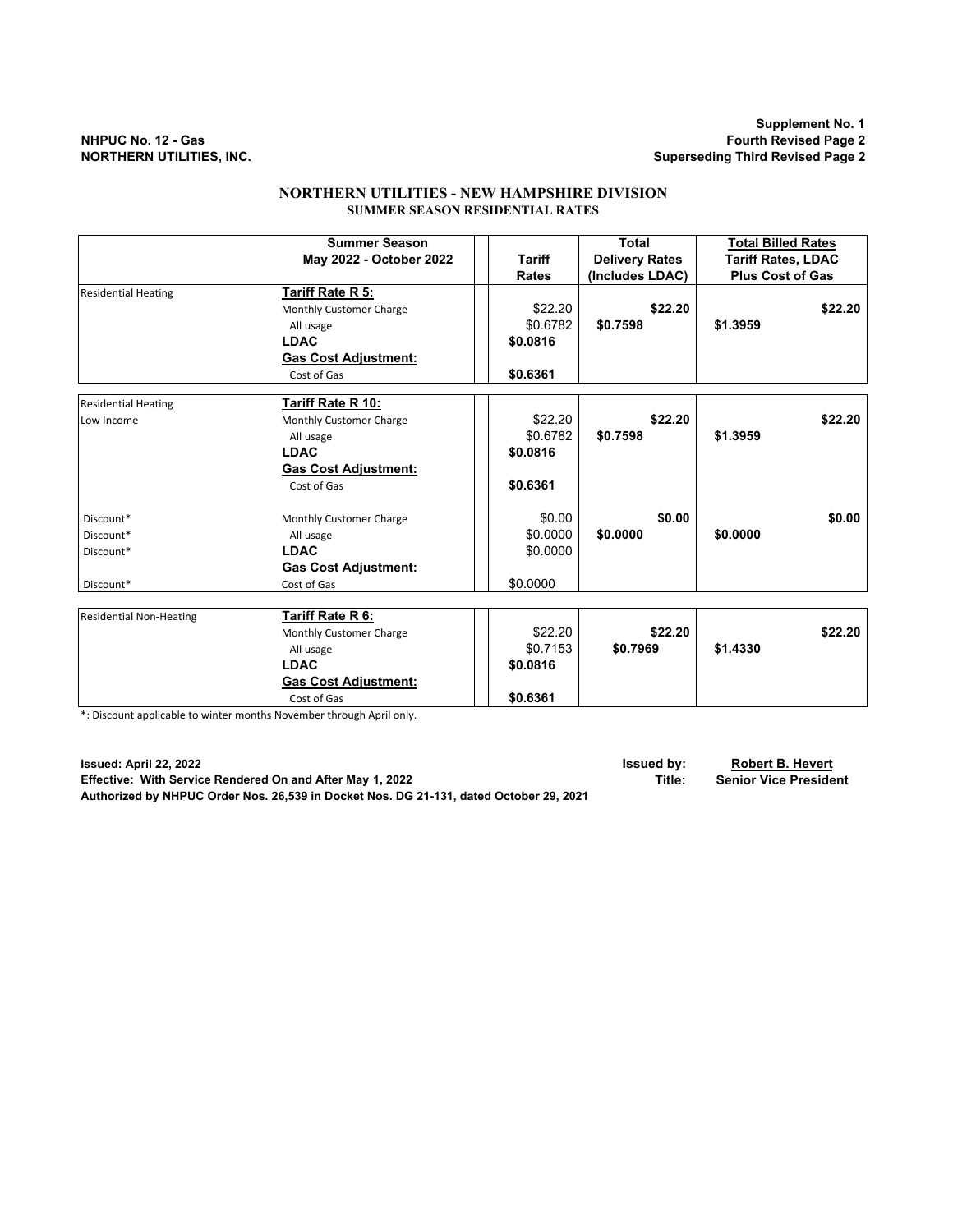## **NORTHERN UTILITIES - NEW HAMPSHIRE DIVISION**

## **SUMMER SEASON C&I RATES**

|                               | <b>Summer Season</b>        |            | Total                 | <b>Total Billed Rates</b> |
|-------------------------------|-----------------------------|------------|-----------------------|---------------------------|
|                               | May 2022 - October 2022     | Tariff     | <b>Delivery Rates</b> | <b>Tariff Rates, LDAC</b> |
|                               |                             | Rates      | (Includes LDAC)       | <b>Plus Cost of Gas</b>   |
| C&I Low Annual/High Winter    | Tariff Rate G 40:           |            |                       |                           |
|                               | Monthly Customer Charge     | \$75.09    | \$75.09               | \$75.09                   |
|                               | All usage                   | \$0.2090   | \$0.2594              | \$0.9224                  |
|                               | <b>LDAC</b>                 | \$0.0504   |                       |                           |
|                               | <b>Gas Cost Adjustment:</b> |            |                       |                           |
|                               | Cost of Gas                 | \$0.6630   |                       |                           |
| C&I Low Annual/Low Winter     | Tariff Rate G 50:           |            |                       |                           |
|                               | Monthly Customer Charge     | \$75.09    | \$75.09               | \$75.09                   |
|                               | All usage                   | \$0.2090   | \$0.2594              | \$0.8519                  |
|                               | <b>LDAC</b>                 | \$0.0504   |                       |                           |
|                               | <b>Gas Cost Adjustment:</b> |            |                       |                           |
|                               | Cost of Gas                 | \$0.5925   |                       |                           |
|                               |                             |            |                       |                           |
| C&I Medium Annual/High Winter | <u>Tariff Rate G 41:</u>    | \$222.64   | \$222.64              | \$222.64                  |
|                               | Monthly Customer Charge     |            |                       |                           |
|                               | All usage                   | \$0.2120   | \$0.2624              | \$0.9254                  |
|                               | <b>LDAC</b>                 | \$0.0504   |                       |                           |
|                               | <b>Gas Cost Adjustment:</b> | \$0.6630   |                       |                           |
|                               | Cost of Gas                 |            |                       |                           |
| C&I Medium Annual/Low Winter  | Tariff Rate G 51:           |            |                       |                           |
|                               | Monthly Customer Charge     | \$222.64   | \$222.64              | \$222.64                  |
|                               | First 1,000 therms          | \$0.1562   | \$0.2066              | \$0.7991                  |
|                               | All usage over 1,000 therms | \$0.1312   | \$0.1816              | \$0.7741                  |
|                               | <b>LDAC</b>                 | \$0.0504   |                       |                           |
|                               | <b>Gas Cost Adjustment:</b> |            |                       |                           |
|                               | Cost of Gas                 | \$0.5925   |                       |                           |
| C&I High Annual/High Winter   | Tariff Rate G 42:           |            |                       |                           |
|                               | Monthly Customer Charge     | \$1,335.81 | \$1,335.81            | \$1,335.81                |
|                               |                             | \$0.1413   | \$0.1917              | \$0.8547                  |
|                               | All usage                   |            |                       |                           |
|                               | <b>LDAC</b>                 | \$0.0504   |                       |                           |
|                               | <b>Gas Cost Adjustment:</b> |            |                       |                           |
|                               | Cost of Gas                 | \$0.6630   |                       |                           |
| C&I High Annual/Low Winter    | Tariff Rate G 52:           |            |                       |                           |
|                               | Monthly Customer Charge     | \$1,335.81 | \$1,335.81            | \$1,335.81                |
|                               | All usage                   | \$0.1017   | \$0.1521              | \$0.7446                  |
|                               | <b>LDAC</b>                 | \$0.0504   |                       |                           |
|                               | <b>Gas Cost Adjustment:</b> |            |                       |                           |
|                               | Cost of Gas                 | \$0.5925   |                       |                           |

**Issued: April 22, 2022 Issued by: Effective: With Service Rendered On and After May 1, 2022 Title: Senior Vice President Authorized by NHPUC Order Nos. 26,539 in Docket Nos. DG 21-131, dated October 29, 2021 Robert B. Hevert**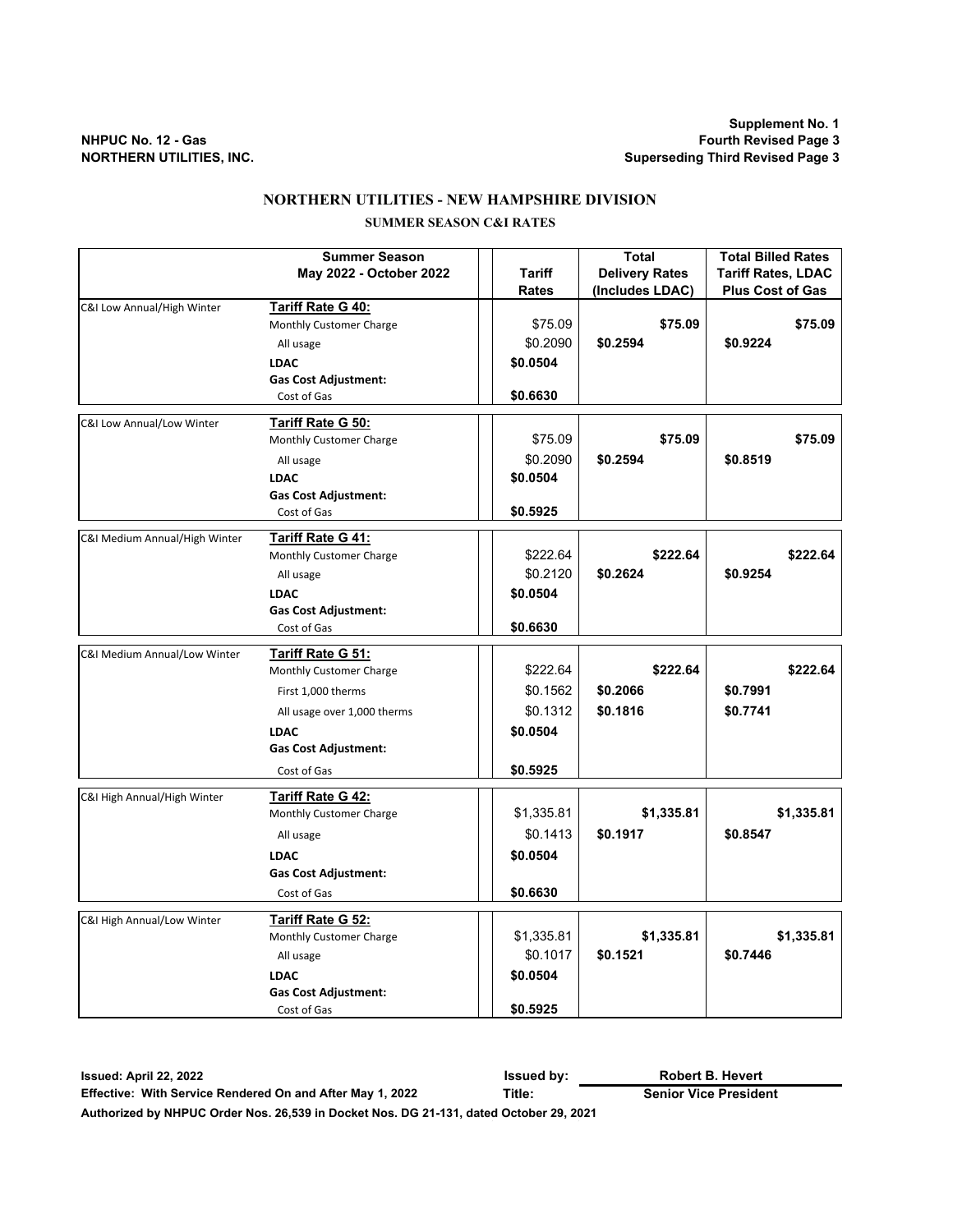**N.H.P.U.C No. 12** Twelfth Revised Page No. 43 Superseding Eleventh Revised Page No. 43

#### **CALCULATION OF FIRM SALES COST OF GAS RATE**

**Period Covered: May 1, 2022 - October 31, 2022**

| (Col 1)                                                                                                                  | (Col 2)                                   | (Col <sub>3</sub> )              |                                     |
|--------------------------------------------------------------------------------------------------------------------------|-------------------------------------------|----------------------------------|-------------------------------------|
| Total Anticipated Direct Cost of Gas<br>Projected Prorated Sales (05/01/22 - 10/31/22)<br><b>Direct Cost of Gas Rate</b> | \$4,485,805<br>8,907,030                  | \$0.5036                         | per therm                           |
| Demand Cost of Gas Rate<br><b>Commodity Cost of Gas Rate</b><br><b>Total Direct Cost of Gas Rate</b>                     | \$1,354,125<br>\$3,131,680<br>\$4,485,805 | \$0.1520<br>\$0.3516<br>\$0.5036 | per therm<br>per therm<br>per therm |
| Total Anticipated Indirect Cost of Gas<br>Projected Prorated Sales (05/01/22 - 10/31/22)<br><b>Indirect Cost of Gas</b>  | \$124.627<br>8,907,030                    | \$0.0140                         | per therm                           |
| <b>TOTAL PERIOD AVERAGE COST OF GAS</b>                                                                                  |                                           | \$0.5176                         | per therm                           |
| Period ending under-collection to be recovered - per April Report                                                        | \$1.055.500                               |                                  |                                     |
| Projected sales (05/01/22 - 10/31/22)<br>Per unit change in Cost of Gas (05/01/22 - 10/31/22)                            | 8,907,030<br>\$0.1185                     |                                  |                                     |

| <b>IRESIDENTIAL COST OF GAS RATE - 05/01/22</b>                                                                               | COGwr             | \$0.6361                         | per therm |
|-------------------------------------------------------------------------------------------------------------------------------|-------------------|----------------------------------|-----------|
|                                                                                                                               | Maximum (COG+25%) | \$0.6470                         |           |
| INITIAL RESIDENTIAL COST OF GAS RATE - 05/01/22<br>CHANGE IN PER UNIT COST<br>REVISED RESIDENTIAL COST OF GAS RATE - 05/01/22 |                   | \$0.5176<br>\$0.1185<br>\$0.6361 |           |

| <b>COM/IND LOW WINTER USE COST OF GAS RATE - 05/01/22</b>                             | COGwl             | \$0.5925             | per therm |
|---------------------------------------------------------------------------------------|-------------------|----------------------|-----------|
|                                                                                       | Maximum (COG+25%) | \$0.5925             |           |
| INITIAL COM/IND LOW WINTER USE COST OF GAS RATE - 5/01/22                             |                   | \$0.4740             |           |
| CHANGE IN PER UNIT COST<br>REVISED COM/IND LOW WINTER USE COST OF GAS RATE - 05/01/22 |                   | \$0.1185<br>\$0.5925 |           |

| <b>ICOM/IND HIGH WINTER USE COST OF GAS RATE - 05/01/22</b> | <b>COGwh</b>      | \$0.6630 | per therm |
|-------------------------------------------------------------|-------------------|----------|-----------|
|                                                             | Maximum (COG+25%) | \$0.6806 |           |
| INITIAL COM/IND HIGH WINTER USE COST OF GAS RATE - 05/01/22 |                   | \$0.5445 |           |
| CHANGE IN PER UNIT COST                                     |                   | \$0.1185 |           |
| REVISED COM/IND HIGH WINTER USE COST OF GAS RATE - 05/01/22 |                   | \$0.6630 |           |

Issued: April 22, 2022 Issued By: Effective Date: May 1, 2022 Authorized by NHPUC Order No. 26,539, in Docket No. DG 21-131, dated October 29, 2021.

Robert B. Hevert Senior Vice President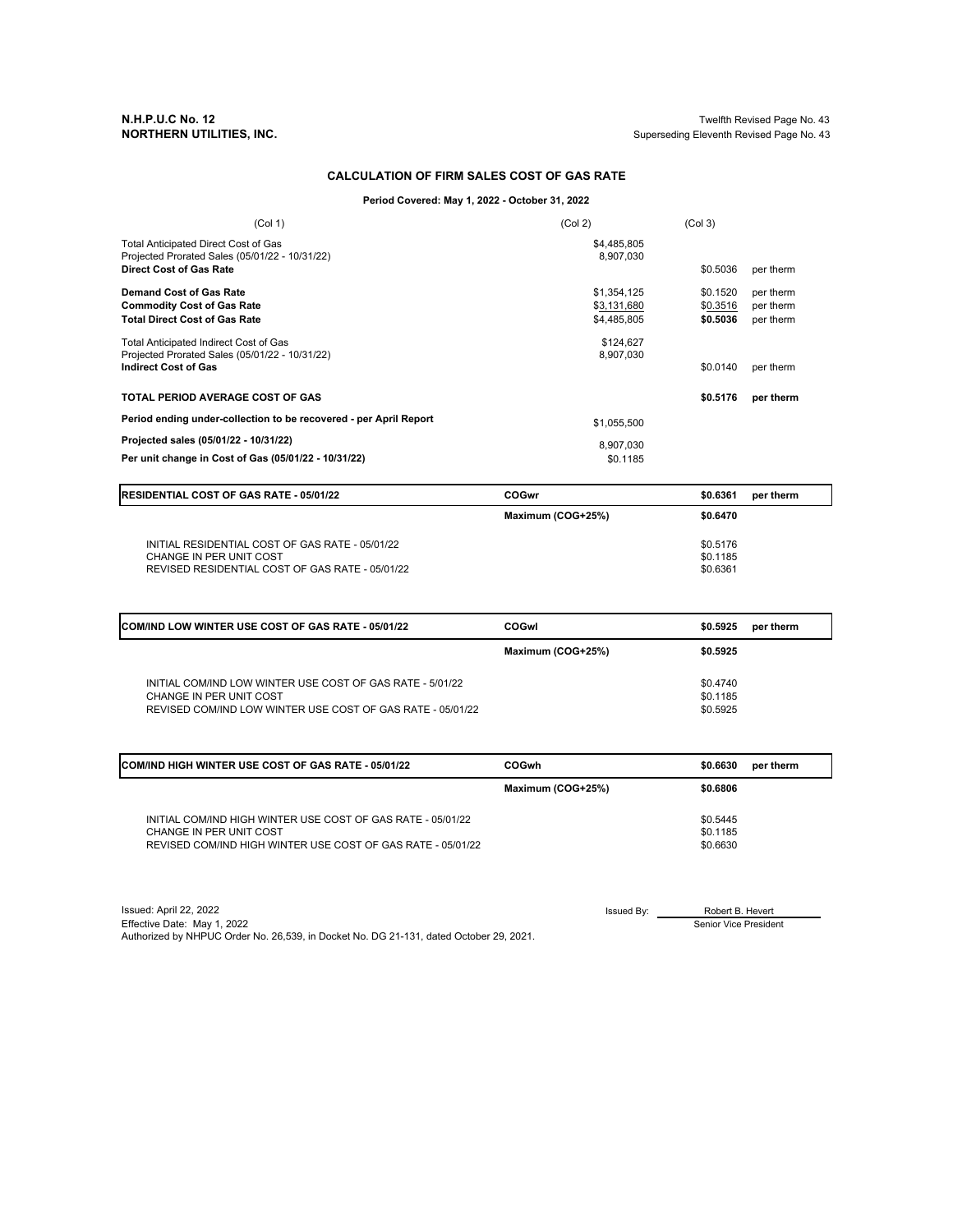# **NORTHERN UTILITIES - NEW HAMPSHIRE DIVISION**

## **SUMMER SEASON C&I RATES**

|                               | <b>Summer Season</b>                                |              | <b>Total</b>          | <b>Total Billed Rates</b> |
|-------------------------------|-----------------------------------------------------|--------------|-----------------------|---------------------------|
|                               | May 2022 - October 2022                             | Tariff       | <b>Delivery Rates</b> | <b>Tariff Rates, LDAC</b> |
|                               |                                                     | <b>Rates</b> | (Includes LDAC)       | <b>Plus Cost of Gas</b>   |
| C&I Low Annual/High Winter    | Tariff Rate G 40:                                   |              |                       |                           |
|                               | Monthly Customer Charge                             | \$75.09      | \$75.09               | \$75.09                   |
|                               | All Usage                                           | \$0.2090     | \$0.2594              | \$0.8039                  |
|                               | <b>LDAC</b>                                         | \$0.0504     |                       |                           |
|                               | <b>Gas Cost Adjustment:</b>                         |              |                       |                           |
|                               | Cost of Gas                                         | \$0.5445     |                       |                           |
| C&I Low Annual/Low Winter     | <b>Tariff Rate G 50:</b>                            |              |                       |                           |
|                               | Monthly Customer Charge                             | \$75.09      | \$75.09               | \$75.09                   |
|                               | All Usage                                           | \$0.2090     | \$0.2594              | \$0.7334                  |
|                               | <b>LDAC</b>                                         | \$0.0504     |                       |                           |
|                               | <b>Gas Cost Adjustment:</b>                         |              |                       |                           |
|                               | Cost of Gas                                         | \$0.4740     |                       |                           |
|                               |                                                     |              |                       |                           |
| C&I Medium Annual/High Winter | <b>Tariff Rate G 41:</b>                            |              |                       |                           |
|                               | Monthly Customer Charge                             | \$222.64     | \$222.64              | \$222.64                  |
|                               | All usage                                           | \$0.2120     | \$0.2624              | \$0.8069                  |
|                               | <b>LDAC</b>                                         | \$0.0504     |                       |                           |
|                               | <b>Gas Cost Adjustment:</b>                         |              |                       |                           |
|                               | Cost of Gas                                         | \$0.5445     |                       |                           |
| C&I Medium Annual/Low Winter  | Tariff Rate G 51:                                   |              |                       |                           |
|                               | Monthly Customer Charge                             | \$222.64     | \$222.64              | \$222.64                  |
|                               | First 1,000 therms                                  | \$0.1562     | \$0.2066              | \$0.6806                  |
|                               | All usage over 1,000 therms                         | \$0.1312     | \$0.1816              | \$0.6556                  |
|                               | <b>LDAC</b>                                         | \$0.0504     |                       |                           |
|                               | <b>Gas Cost Adjustment:</b>                         |              |                       |                           |
|                               | Cost of Gas                                         | \$0.4740     |                       |                           |
|                               |                                                     |              |                       |                           |
| C&I High Annual/High Winter   | <b>Tariff Rate G 42:</b>                            |              |                       |                           |
|                               | Monthly Customer Charge                             | \$1,335.81   | \$1,335.81            | \$1,335.81                |
|                               | All usage                                           | \$0.1431     | \$0.1935              | \$0.7380                  |
|                               | <b>LDAC</b>                                         | \$0.0504     |                       |                           |
|                               | <b>Gas Cost Adjustment:</b>                         |              |                       |                           |
|                               | Cost of Gas                                         | \$0.5445     |                       |                           |
|                               |                                                     |              |                       |                           |
| C&I High Annual/Low Winter    | <b>Tariff Rate G 52:</b><br>Monthly Customer Charge | \$1,335.81   | \$1,335.81            | \$1,335.81                |
|                               |                                                     | \$0.1017     | \$0.1521              | \$0.6261                  |
|                               | All usage                                           |              |                       |                           |
|                               | <b>LDAC</b>                                         | \$0.0504     |                       |                           |
|                               | <b>Gas Cost Adjustment:</b>                         |              |                       |                           |
|                               | Cost of Gas                                         | \$0.4740     |                       |                           |

**Issued: February 25, 2022 Issued by: Effective: With Service Rendered On and After March 1, 2022 Title: Senior Vice President Authorized by HB 549 & NHPUC Order No. 26,303 in Docket Nos. DG 19-154 , dated October 29, 2019 and Robert B. Hevert**

**Order No. 26,581 in Docket No. DG 21-123, dated February 15, 2022**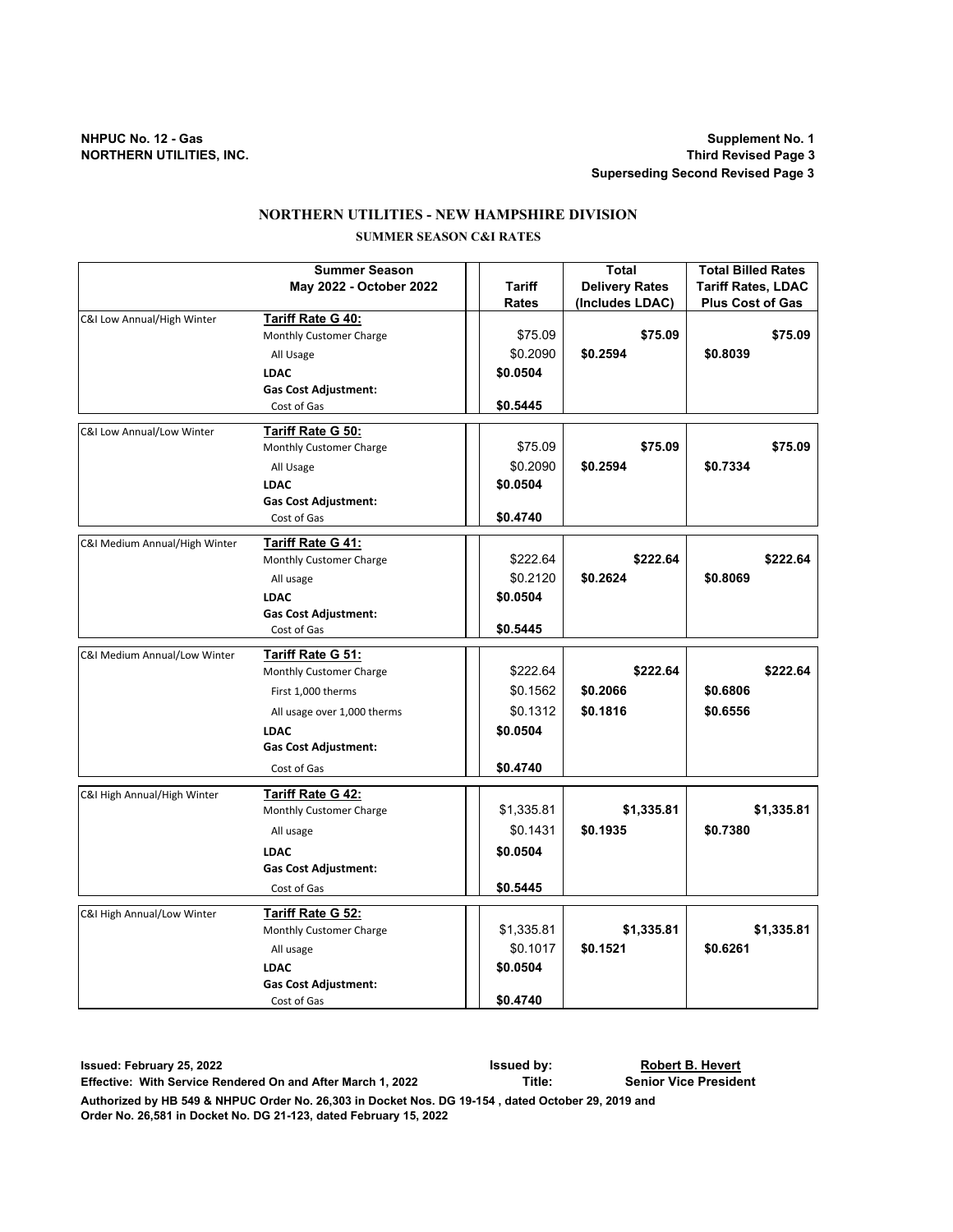#### **NORTHERN UTILITIES - NEW HAMPSHIRE DIVISION**

 **SUMMER SEASON RESIDENTIAL RATES**

|                                         | <b>Summer Season</b>           |                      | Total                 | <b>Total Billed Rates</b> |  |
|-----------------------------------------|--------------------------------|----------------------|-----------------------|---------------------------|--|
|                                         | May 202422- October 202422     | <b>Tariff</b>        | <b>Delivery Rates</b> | <b>Tariff Rates, LDAC</b> |  |
|                                         |                                | <b>Rates</b>         | (Includes LDAC)       | <b>Plus Cost of Gas</b>   |  |
| <b>Residential Heating</b>              | Tariff Rate R 5:               |                      |                       |                           |  |
|                                         | Monthly Customer Charge        | \$22.20              | \$22.20               | \$22.20                   |  |
|                                         | All usage                      | \$0.6782             | \$0.7598              | \$1.2774<br>\$1.3959      |  |
|                                         | <b>LDAC</b>                    | \$0.0816             |                       |                           |  |
|                                         | <b>Gas Cost Adjustment:</b>    |                      |                       |                           |  |
|                                         | Cost of Gas                    | \$0.5176<br>\$0.6361 |                       |                           |  |
|                                         |                                |                      |                       |                           |  |
| <b>Residential Heating</b>              | Tariff Rate R 10:              |                      |                       |                           |  |
| Low income                              | Monthly Customer Charge        | \$22.20              | \$22.20               | \$22.20                   |  |
|                                         | All usage                      | \$0.6782             | \$0.7598              | \$1,2774<br>\$1.3959      |  |
|                                         | <b>LDAC</b>                    | \$0.0816             |                       |                           |  |
|                                         | <b>Gas Cost Adjustment:</b>    |                      |                       |                           |  |
|                                         | Cost of Gas                    | \$0.6361<br>\$0.5176 |                       |                           |  |
| No Discount*                            | Monthly Customer Charge        | \$0.0000             | \$0.0000              | \$0.0000                  |  |
| No Discount*                            | All usage                      | \$0.0000             | \$0.0000              | \$0.0000                  |  |
| No Discount                             | <b>LDAC</b>                    | \$0.0000             |                       |                           |  |
|                                         | <b>Gas Cost Adjustment:</b>    |                      |                       |                           |  |
| No Discount*                            | Cost of Gas                    | \$0.0000             |                       |                           |  |
|                                         |                                |                      |                       |                           |  |
| <b>Residential Non-Heating</b>          | Tariff Rate R 6:               |                      |                       |                           |  |
|                                         | <b>Monthly</b> Customer Charge | \$22.20              | \$22.20               | \$22.20                   |  |
|                                         | All usage                      | \$0.7153             | \$0.7969              | \$1,3145<br>\$1.4330      |  |
|                                         | <b>LDAC</b>                    | \$0.0816             |                       |                           |  |
|                                         | <b>Gas Cost Adjustment:</b>    |                      |                       |                           |  |
| 4. Police construction that the control | Cost of Gas                    | \$0.5176<br>\$0.6361 |                       |                           |  |

\*: Discount applicable to winter months November through April only.

**Issued: February 25April 22, 2022 Issued by: Robert B. Hevert** Effective: With Service Rendered On and After May 1, 2022<br>Authorized by <del>HB 549 &</del> NHPUC Order No. 26,<del>303</del>539 in Docket Nos. DG <del>19-154</del>21-131 , dated October 29, 20<u>21</u>1<del>9 and-</del> **Order No. 26,581 in Docket No. DG 21-123, dated February 15, 2022**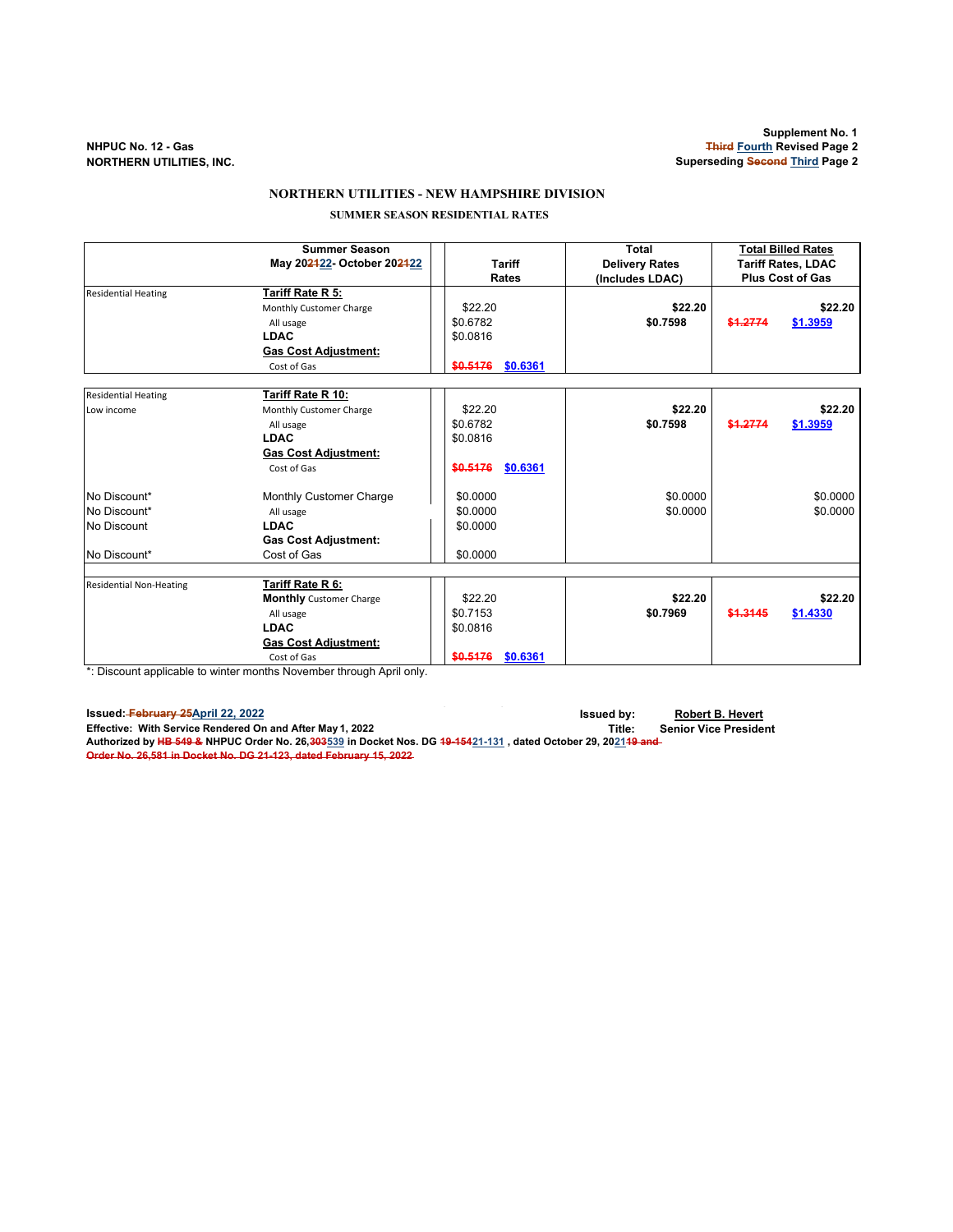## **NORTHERN UTILITIES - NEW HAMPSHIRE DIVISION SUMMER SEASON C&I RATES**

|                               | <b>Summer Season</b><br>May 202422- October 202422<br><b>Tariff</b><br>Rates                                                                                   |                                                          |          | <b>Total</b><br><b>Delivery Rates</b><br>(Includes LDAC) | <b>Total Billed Rates</b><br><b>Tariff Rates, LDAC</b><br><b>Plus Cost of Gas</b> |                                  |
|-------------------------------|----------------------------------------------------------------------------------------------------------------------------------------------------------------|----------------------------------------------------------|----------|----------------------------------------------------------|-----------------------------------------------------------------------------------|----------------------------------|
| C&I Low Annual/High Winter    | Tariff Rate G 40:<br>Monthly Customer Charge<br>All usage<br><b>LDAC</b><br><b>Gas Cost Adjustment:</b><br>Cost of Gas                                         | \$75.09<br>\$0.2090<br>\$0.0504<br>\$0.5445              | \$0.6630 | \$75.09<br>\$0.2594                                      | \$0.8039                                                                          | \$75.09<br>\$0.9224              |
| C&I Low Annual/Low Winter     | Tariff Rate G 50:<br>Monthly Customer Charge<br>All usage<br><b>LDAC</b><br><b>Gas Cost Adjustment:</b><br>Cost of Gas                                         | \$75.09<br>\$0.2090<br>\$0.0504<br>\$0.4740              | \$0.5925 | \$75.09<br>\$0.2594                                      | \$0.7334                                                                          | \$75.09<br>\$0.8519              |
| C&I Medium Annual/High Winter | Tariff Rate G 41:<br>Monthly Customer Charge<br>All usage<br><b>LDAC</b><br><b>Gas Cost Adjustment:</b><br>Cost of Gas                                         | \$222.64<br>\$0.2120<br>\$0.0504<br>\$0.5445             | \$0.6630 | \$222.64<br>\$0.2624                                     | \$0.8069                                                                          | \$222.64<br>\$0.9254             |
| C&I Medium Annual/Low Winter  | Tariff Rate G 51:<br>Monthly Customer Charge<br>First 1,000 therms<br>All usage over 1,000 therms<br><b>LDAC</b><br><b>Gas Cost Adjustment:</b><br>Cost of Gas | \$222.64<br>\$0.1562<br>\$0.1312<br>\$0.0504<br>\$0.4740 | \$0.5925 | \$222.64<br>\$0.2066<br>\$0.1816                         | \$0.6806<br>\$0.6556                                                              | \$222.64<br>\$0.7991<br>\$0.7741 |
| C&I High Annual/High Winter   | <b>Tariff Rate G 42:</b><br>Monthly Customer Charge<br>All usage<br><b>LDAC</b><br><b>Gas Cost Adjustment:</b><br>Cost of Gas                                  | \$1,335.81<br>\$0.1413<br>\$0.0504<br>\$0.5445           | \$0.6630 | \$1,335.81<br>\$0.1917                                   | \$0.7362                                                                          | \$1,335.81<br>\$0.8547           |
| C&I High Annual/Low Winter    | Tariff Rate G 52:<br>Monthly Customer Charge<br>All usage<br><b>LDAC</b><br><b>Gas Cost Adjustment:</b><br>Cost of Gas                                         | \$1,335.81<br>\$0.1017<br>\$0.0504<br>\$0.4740           | \$0.5925 | \$1,335.81<br>\$0.1521                                   | \$0.6261                                                                          | \$1,335.81<br>\$0.7446           |

**Issued: February 25April 22, 2022 Issued by: Robert B. Hevert Effective: With Service Rendered On and After May 1, 2022 Authorized by HB 549 & NHPUC Order No. 26,303539 in Docket Nos. DG 19-15421-131 , dated October 29, 202119 and**  Authorized by <del>HB 549 &</del> NHPUC Order No. 26,<del>303</del>539 in Docket Nos. DG <del>19-154</del>21-131 , dated October 29, 20<u>21</u>4<br><del>Order No. 26,581 in Docket No. DG 21-123, dated February 15, 2022</del>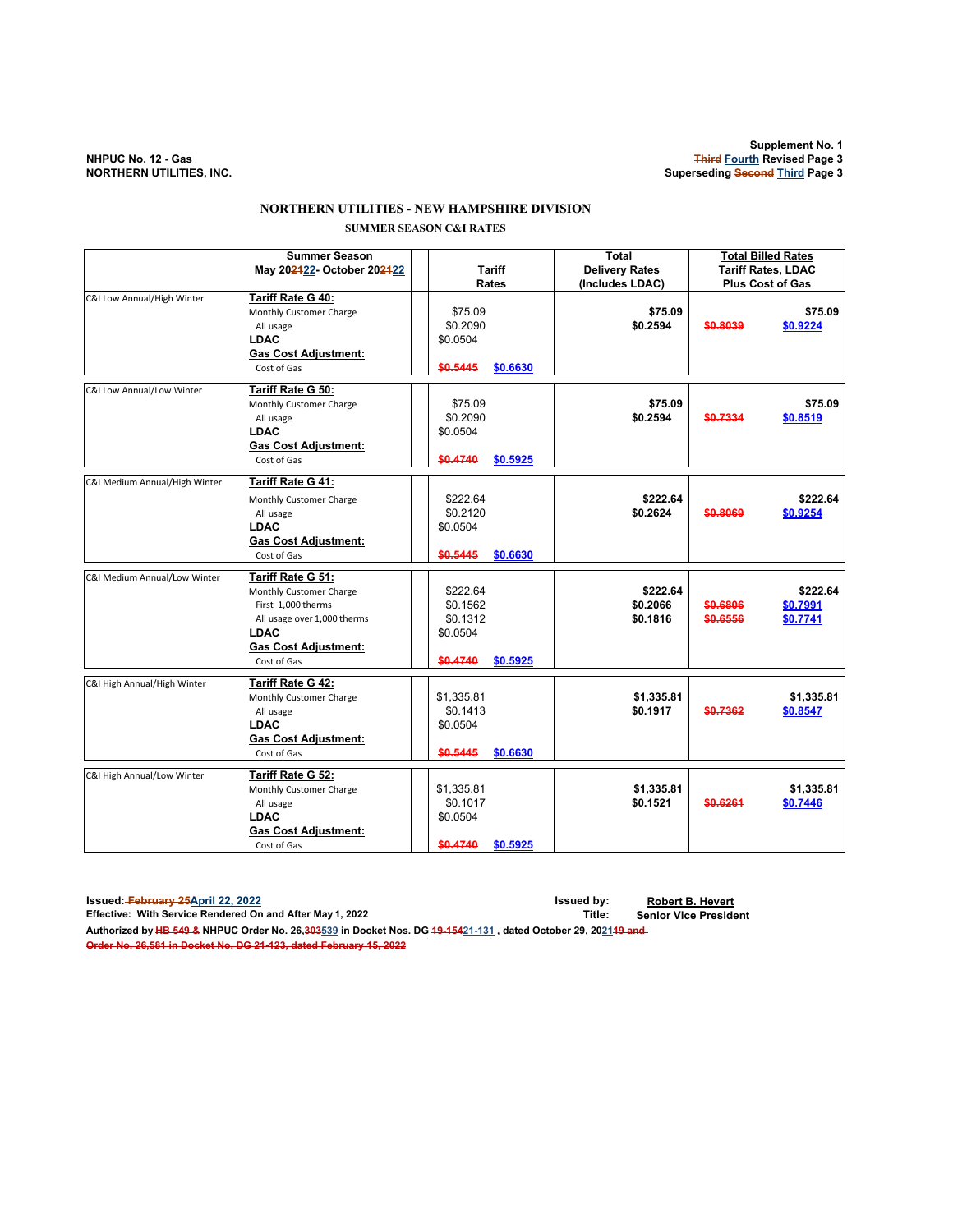# **NORTHERN UTILITIES, INC.** Superseding TenthEleventh Page No. 43

 $\mathbf{r}$ 

**N.H.P.U.C No. 12** Eleventh™ Revised Page No. 43

## **CALCULATION OF FIRM SALES COST OF GAS RATE**

**Period Covered: May 1, 2022 - October 31, 2022**

| (Col 1)                                                                                                              | (Col 2)                  | (Col <sub>3</sub> ) |           |
|----------------------------------------------------------------------------------------------------------------------|--------------------------|---------------------|-----------|
| Total Anticipated Direct Cost of Gas<br>Projected Prorated Sales (05/01/2022- 10/31/2022)<br>Direct Cost of Gas Rate | \$4,485,805<br>8.907.030 | \$0,5036            | per therm |
|                                                                                                                      |                          |                     |           |
| Demand Cost of Gas Rate                                                                                              | \$1,354,125              | \$0.1520            | per therm |
| <b>Commodity Cost of Gas Rate</b>                                                                                    | \$3.131.680              | \$0.3516            | per therm |
| <b>Total Direct Cost of Gas Rate</b>                                                                                 | \$4,485,805              | \$0.5036            | per therm |
| Total Anticipated Indirect Cost of Gas                                                                               | \$124.627                |                     |           |
| Projected Prorated Sales (05/01/2122-10/31/2022)                                                                     | 8,907,030                |                     |           |
| <b>Indirect Cost of Gas</b>                                                                                          |                          | \$0,0140            | per therm |
| TOTAL PERIOD AVERAGE COST OF GAS                                                                                     |                          | \$0.5176            | per therm |
| Period ending under-collection to be recovered - per April Report                                                    | \$1,055,500              |                     |           |
| Projected sales (05/01/22 - 10/31/22)                                                                                | 8.907.030                |                     |           |
| Per unit change in Cost of Gas (05/01/22 - 10/31/22)                                                                 | \$0.1185                 |                     |           |

| <b>IRESIDENTIAL COST OF GAS RATE - 05/01/22</b>                                                                                      | COGwr             | \$0.5176<br>\$0.6361<br>per therm |
|--------------------------------------------------------------------------------------------------------------------------------------|-------------------|-----------------------------------|
|                                                                                                                                      | Maximum (COG+25%) | \$0.6470                          |
| INITIAL RESIDENTIAL COST OF GAS RATE - 05/01/22<br><b>CHANGE IN PER UNIT COST</b><br>REVISED RESIDENTIAL COST OF GAS RATE - 05/01/22 |                   | \$0.5176<br>\$0.1185<br>\$0.6361  |

| COM/IND LOW WINTER USE COST OF GAS RATE - 05/01/22         | <b>COGwl</b>      | \$0.4740 | \$0.5925 | per therm |
|------------------------------------------------------------|-------------------|----------|----------|-----------|
|                                                            | Maximum (COG+25%) |          | \$0.5925 |           |
| INITIAL COM/IND LOW WINTER USE COST OF GAS RATE - 5/01/22  |                   | \$0.4740 |          |           |
| <b>CHANGE IN PER UNIT COST</b>                             |                   | \$0.1185 |          |           |
| REVISED COM/IND LOW WINTER USE COST OF GAS RATE - 05/01/22 |                   | \$0.5925 |          |           |
| C&LHLE DEMAND COSTS ALLOCATED PER SMBA                     | \$205,468         |          |          |           |
| PLUS: RESIDENTIAL DEMAND RELOCATION TO C&I HLF             | \$11,258          |          |          |           |
| <b>C&amp;I HLF TOTAL ADJUSTED DEMAND COSTS</b>             | \$216,726         |          |          |           |
| C&I HLF PROJECTED PRORATED SALES (01/00/00)                | 1,996,958         |          |          |           |
| DEMAND COST OF GAS RATE                                    | \$0.1085          |          |          |           |
| <b>C&amp;I HLE COMMODITY COSTS ALLOCATED PER SMBA</b>      | \$701,906         |          |          |           |
| PLUS: RESIDENTIAL COMMODITY REALLOCATION TO C&I HLF        | \$64              |          |          |           |
| <b>C&amp;I HLF TOTAL ADJUSTED COMMODITY COSTS</b>          | \$701,970         |          |          |           |
| C&I HLF PROJECTED PRORATED SALES (01/00/00)                | 1,996,958         |          |          |           |
| <b>COMMODITY COST OF GAS RATE</b>                          | \$0.3515          |          |          |           |
| <b>INDIRECT COST OF GAS</b>                                | \$0.0140          |          |          |           |
| TOTAL C&I HLF COST OF GAS RATE                             | \$0.4740          |          |          |           |

| <b>COM/IND HIGH WINTER USE COST OF GAS RATE - 05/01/22</b>  | COGwh             | \$0.5445 | \$0.6630<br>per therm |
|-------------------------------------------------------------|-------------------|----------|-----------------------|
|                                                             | Maximum (COG+25%) |          | \$0.6806              |
| INITIAL COM/IND HIGH WINTER USE COST OF GAS RATE - 05/01/22 |                   | \$0.5445 |                       |
| <b>CHANGE IN PER UNIT COST</b>                              |                   | \$0.1185 |                       |
| REVISED COM/IND HIGH WINTER USE COST OF GAS RATE - 05/01/22 |                   | \$0.6630 |                       |
| <b>C&amp;I LLF COMMODITY COSTS ALLOCATED PER SMBA</b>       | \$549,002         |          |                       |
| PLUS RESIDENTIAL DEMAND REALLOCATION TO C&I LLF             | \$30,080          |          |                       |
| <b>C&amp;I LLF TOTAL ADJUSTED DEMAND COSTS</b>              | \$579,082         |          |                       |
| C&I LLF PROJECTED PRORATED SALES (01/00/00)                 | 3,236,934         |          |                       |
| DEMAND COST OF GAS RATE                                     | \$0.1789          |          |                       |
| <b>C&amp;I LLF COMMODITY COSTS ALLOCATED PER SMBA</b>       | \$1,138,131       |          |                       |
| PLUS: RESIDENTIAL COMMODITY REALLOCATION TO C&I LLF         | \$104             |          |                       |
| <b>C&amp;I LLF TOTAL ADJUSTED COMMODITY COSTS</b>           | \$1.138.235       |          |                       |
| ۵                                                           | 3,236,934         |          |                       |
| <b>COMMODITY COST OF GAS RATE</b>                           | \$0.3516          |          |                       |
| <b>INDIRECT COST OF GAS</b>                                 | \$0.0140          |          |                       |
| TOTAL C&I LLF COST OF GAS RATE                              | \$0.5445          |          |                       |